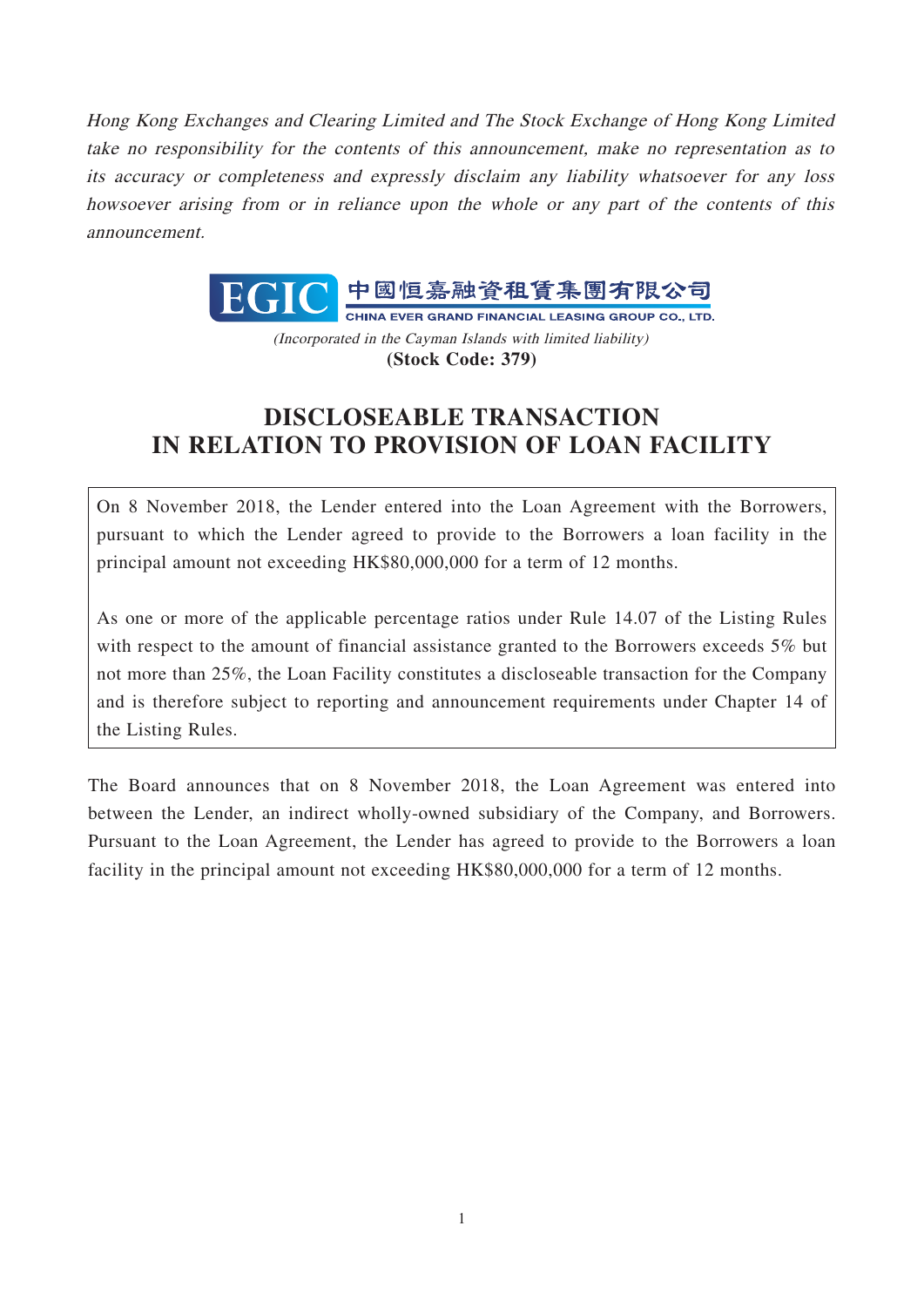Principal terms of the Loan Agreement are summarized below:

# **LOAN AGREEMENT**

| Date:             | 8 November 2018                                                                                                                                                                                                                                                       |
|-------------------|-----------------------------------------------------------------------------------------------------------------------------------------------------------------------------------------------------------------------------------------------------------------------|
| Lender:           | TF Advances Limited, a company incorporated in Hong Kong with<br>limited liability and an indirectly wholly-owned subsidiary of the<br>Company                                                                                                                        |
| Borrowers:        | The First Borrower, being an individual who, to the best<br>(i)<br>knowledge, information and belief of the Directors having<br>made all reasonable enquiries, is an Independent Third Party                                                                          |
|                   | The Second Borrower, being a company incorporated in the<br>(ii)<br>British Virgin Islands with limited liability and 100% owned<br>by the First Borrower                                                                                                             |
| Principal amount: | Not more than HK\$80,000,000                                                                                                                                                                                                                                          |
| Interest rate:    | 10% per annum, payable each 6 months from the drawdown date                                                                                                                                                                                                           |
| Repayment date:   | The date falling 12 months from the date of drawdown                                                                                                                                                                                                                  |
|                   | The Borrowers may request for early repayment of the whole of<br>the principal amount outstanding under the Loan Facility together<br>with interest accrued and unpaid thereof.                                                                                       |
| Security:         | The repayment obligations of the Borrowers under the Loan<br>Agreement are secured by the pledge of shares of a company<br>listed on the Main Board of the Stock Exchange with a market<br>value as at the date of this announcement of more than HK\$100<br>million. |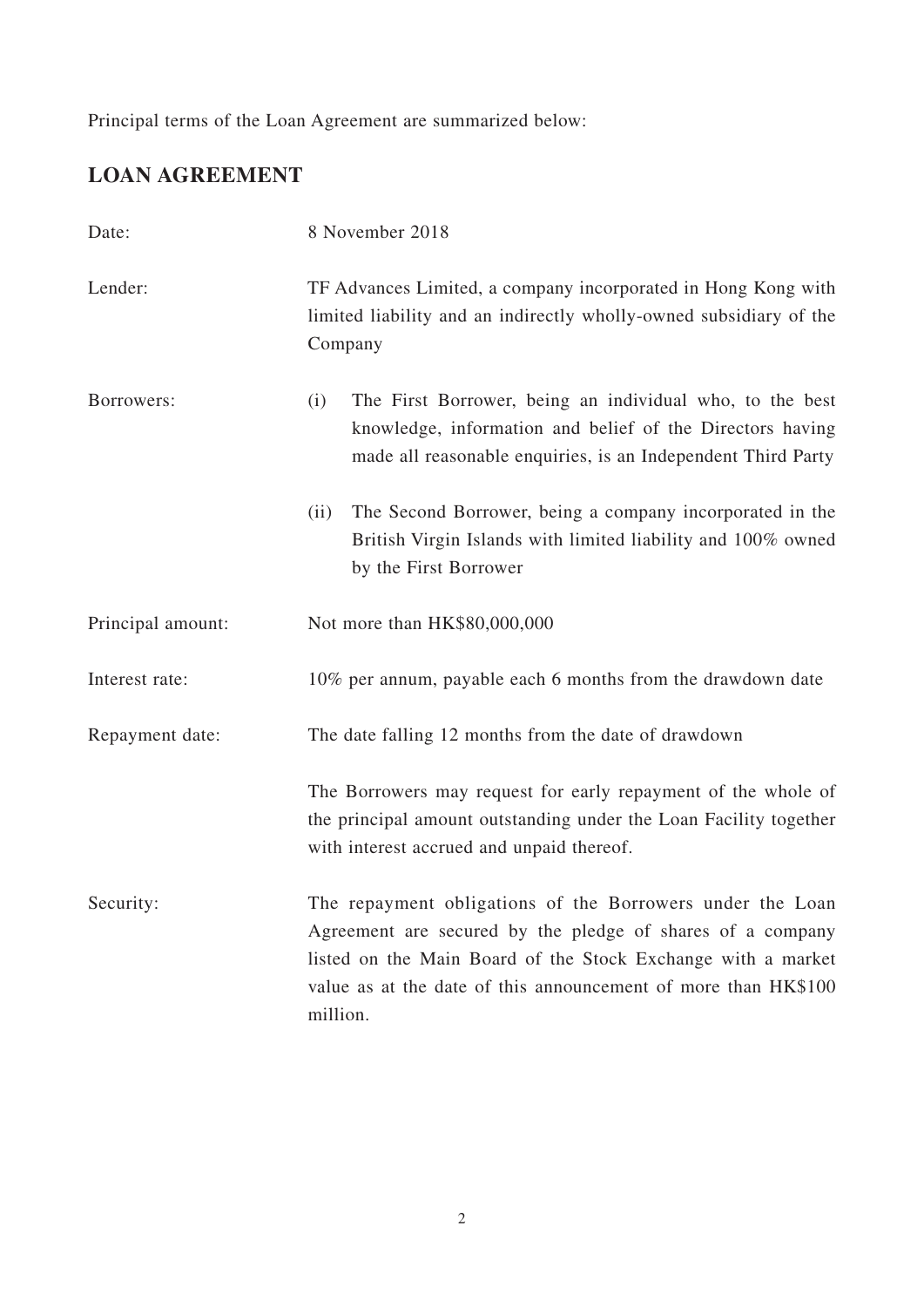- Guarantors: (i) The Personal Guarantor, being an individual who, to the best knowledge, information and belief of the Directors having made all reasonable enquiries, is an Independent Third Party
	- (ii) The Corporate Guarantor, being a company incorporated in the British Virgin Islands with limited liability and 100% owned by the Personal Guarantor

## **REASONS FOR AND BENEFITS OF THE PROVISION OF LOAN FACILITY**

The Group is principally engaged in (i) finance lease; (ii) investment in terminal and logistics services business; (iii) trading of equity securities; (iv) money lending business; and (v) manufacturing of food additives. The Lender is an indirect wholly-owned subsidiary of the Company and a licensed money lender in Hong Kong under the Money Lenders Ordinance (Chapter 163 of the Laws of Hong Kong). The provision of the Loan Facility is a transaction carried out as part of the ordinary and usual course of business of the Group. The Loan Facility will be funded by internal resources of the Group, which were derived from the net proceeds from the disposal of 25% equity interest in Rizhao Lanshan Wansheng Harbour Company Limited. Due to lack of feasible finance lease projects as a result of the unfavorable financial environment in the PRC, part of the net proceeds will be reallocated from the finance lease business to the money lending business.

The terms of the Loan Agreement (including the interest rate) were arrived at by Lender and the Borrowers after arm's length negotiations, with reference to prevailing commercial practice and the amount of the Loan Facility. Having considered the market value of the security provided, the financial background of the Borrowers and the Guarantors and the interest income to be received by the Group, the Directors consider that the terms of the Loan Agreement are fair and reasonable and the provision of the Loan Facility is in the interest of the Company and its shareholders as a whole.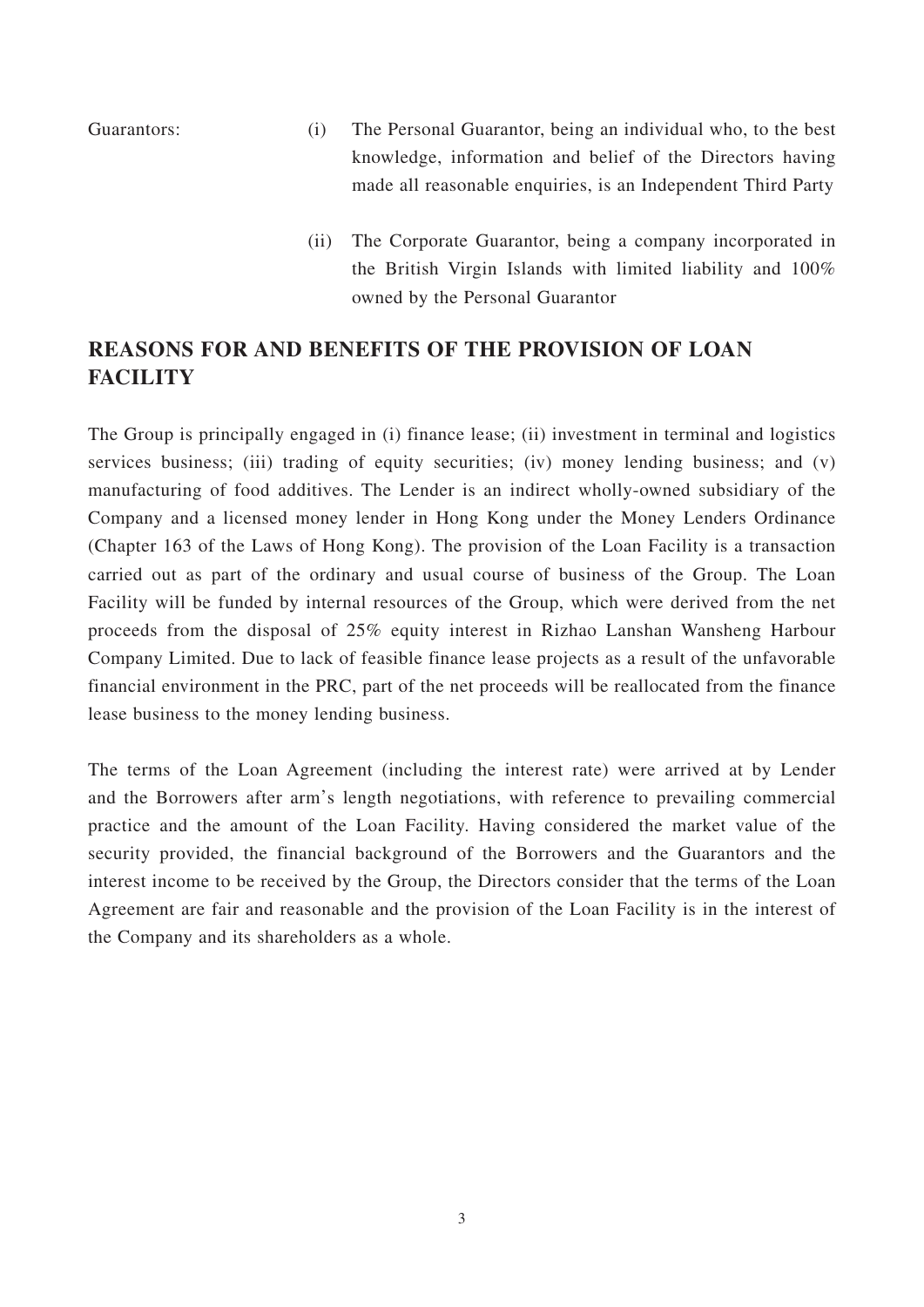#### **LISTING RULES IMPLICATIONS**

As one or more of the applicable percentage ratios under Rule 14.07 of the Listing Rules with respect to the amount of financial assistance granted to the Borrowers exceeds 5% but not more than 25%, the Loan Facility constitutes a discloseable transaction for the Company and is therefore subject to reporting and announcement requirements under Chapter 14 of the Listing Rules.

### **DEFINITIONS**

In this announcement the following expressions shall have the following meanings, unless the context otherwise requires:

| "Board"               | the board of Directors                                                                                                                                          |
|-----------------------|-----------------------------------------------------------------------------------------------------------------------------------------------------------------|
| "Borrowers"           | collectively the First Borrower and the Second Borrower                                                                                                         |
| "Company"             | China Ever Grand Financial Leasing Group Co., Ltd., a<br>company incorporated in the Cayman Islands whose shares<br>are listed and traded on the Stock Exchange |
| "connected person"    | has the meaning ascribed to it under the Listing Rules                                                                                                          |
| "Corporate Guarantor" | a company incorporated in the British Virgin Islands with<br>limited liability and 100% owned by the Personal Guarantor                                         |
| "Director(s)"         | the director(s) of the Company                                                                                                                                  |
| "First Borrower"      | an individual who, to the best knowledge, information and<br>belief of the Directors having made all reasonable enquiries,<br>is an Independent Third Party     |
| "Group"               | the Company and its subsidiaries                                                                                                                                |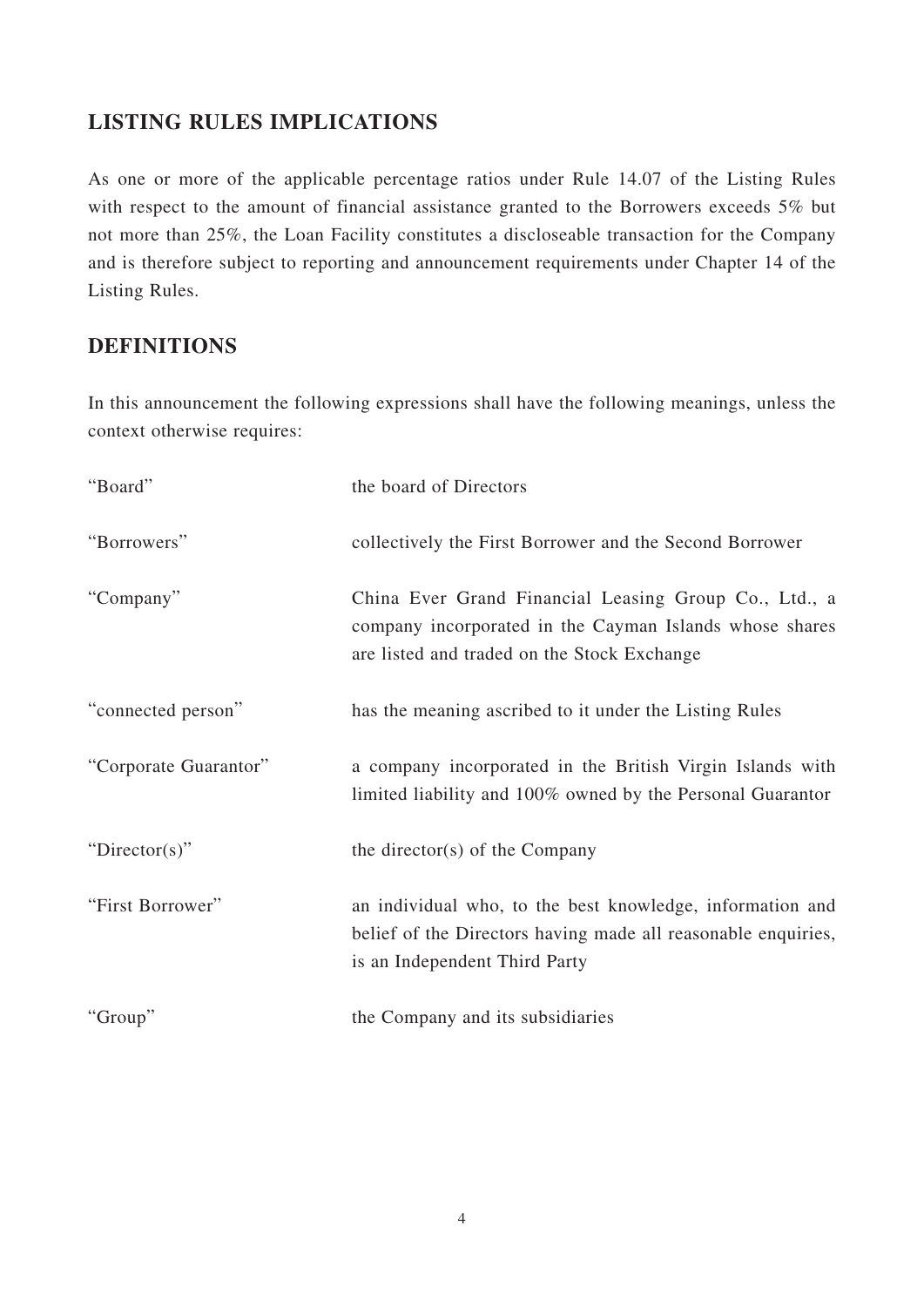| "Guarantors"              | collectively the Corporate Guarantor and the Personal<br>Guarantor                                                                                           |
|---------------------------|--------------------------------------------------------------------------------------------------------------------------------------------------------------|
| "HK\$"                    | Hong Kong dollars, the lawful currency of Hong Kong                                                                                                          |
| "Hong Kong"               | the Hong Kong Special Administrative Region of the<br>People's Republic of China                                                                             |
| "Independent Third Party" | a third party which is independent of and not connected with<br>the Company and its connected persons and not otherwise a<br>connected person of the Company |
| "Lender"                  | TF Advances Limited, a company incorporated in Hong<br>Kong with limited liability and an indirectly wholly-owned<br>subsidiary of the Company               |
| "Listing Rules"           | the Rules Governing the Listing of Securities on the Stock<br>Exchange                                                                                       |
| "Loan Agreement"          | a loan agreement dated 8 November 2018 entered into<br>between the Lender and the Borrowers in relation to the<br>provision of the Loan Facility             |
| "Loan Facility"           | the loan facility in principal amount not exceeding<br>HK\$80,000,000 granted by the Lender to the Borrowers<br>pursuant to the Loan Agreement               |
| "Personal Guarantor"      | an individual who, to the best knowledge, information and<br>belief of the Directors having made all reasonable enquiries,<br>is an Independent Third Party  |
| "Second Borrower"         | a company incorporated in the British Virgin Islands with<br>limited liability and 100% owned by the First Borrower                                          |